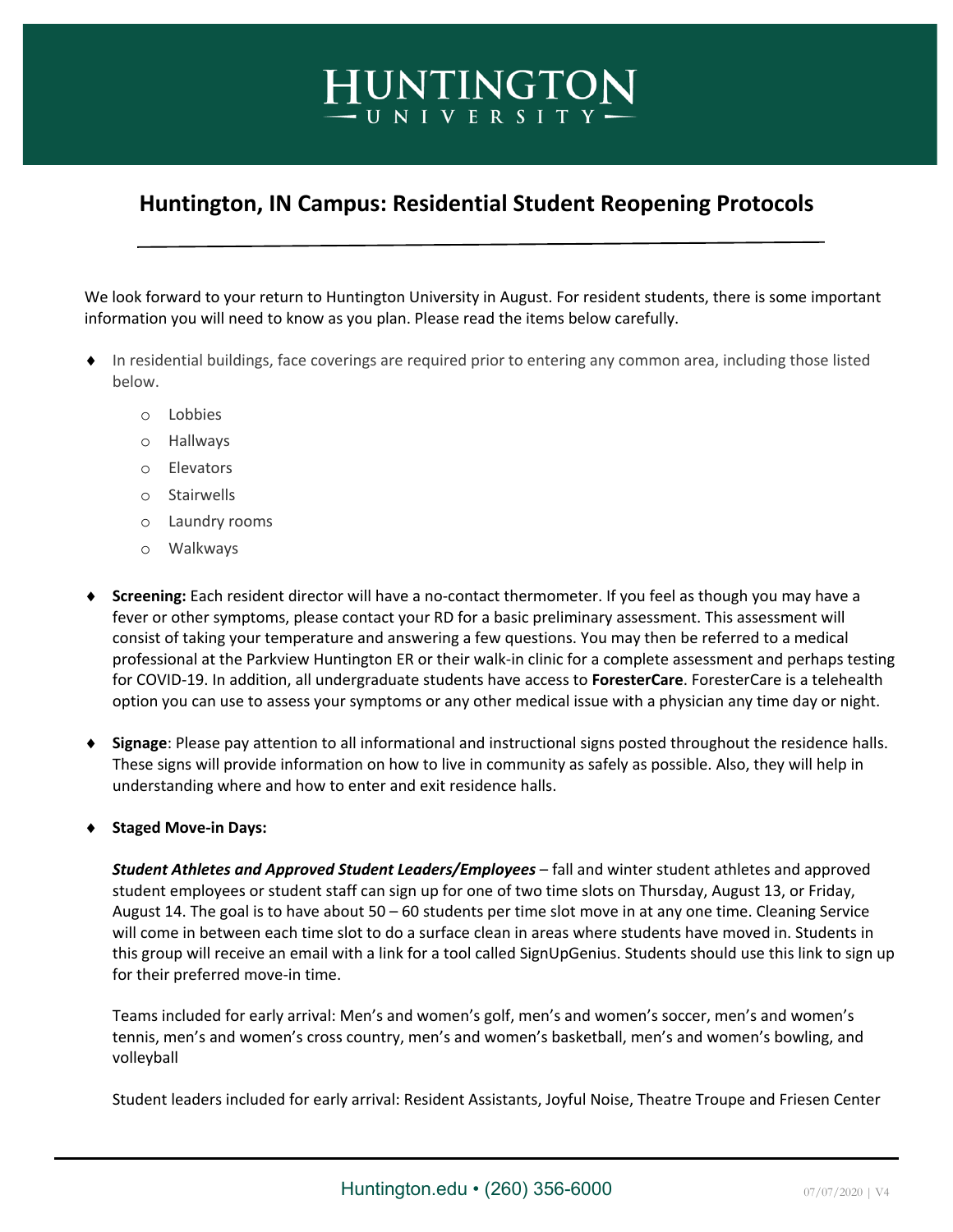

Move in times for August 13 and 14:

- $\circ$  Thursday and Friday 9:00 11:00 a.m.
- $\circ$  Thursday and Friday 1:00 3:00 p.m.
- $\circ$  Thursday and Friday 4:00 6:00 p.m.

*New Students* – all new students not on the early arrival list can sign up for one of three time slots on Thursday, August 27. The goal is to have 50 – 60 students per time slot move in at any one time. Cleaning Service will come in between each time slot to do a surface clean in areas where students have moved in. Students in this group will receive an email with a link for a tool called SignUpGenius. Students should use this link to sign up for their preferred move-in time.

Move in times for any new students who were not a part of the early move-in groups:

- $\circ$  Thursday 9:00 11:00 a.m.
- $\circ$  Thursday 1:00 3:00 p.m.
- $\circ$  Thursday 4:00 6:00 p.m.

*Returning students* – all returning students not on the early arrival list can return to campus on either August 29 or 30. Students will sign up for one of three time slots on each day. The goal is to have 50 – 60 students per time slot move in at any one time. Cleaning Service will come in between each time slot to do a surface clean in areas where students have moved in. Students in this group will receive an email with a link for a tool called SignUpGenius. Students should use this link to sign up for their preferred move-in time.

Move in times for returning students who were not part of the early move-in groups:

- $\circ$  Saturday and Sunday 9:00 11:00 a.m.
- $\circ$  Saturday and Sunday 1:00 3:00 p.m.
- $\circ$  Saturday and Sunday 4:00 6:00 p.m.
- ¨ **Entrances and Exits to Residence Halls:** Entering and exiting residence halls will be carefully controlled and limited to specific pathways.
- Restroom protocol: This guidance comes from the CDC website that covers protocol for shared or "congregate" housing.

Shared bathrooms will be cleaned regularly using EPA-registered disinfectants.

- $\circ$  Bathrooms will be stocked with soap and paper towels or automated hand dryers. Hand sanitizer will be made available.
- o Bathrooms will be cleaned twice daily.
- o Trash cans will be emptied regularly.
- o Information signs on how to wash hands properly will be posted.